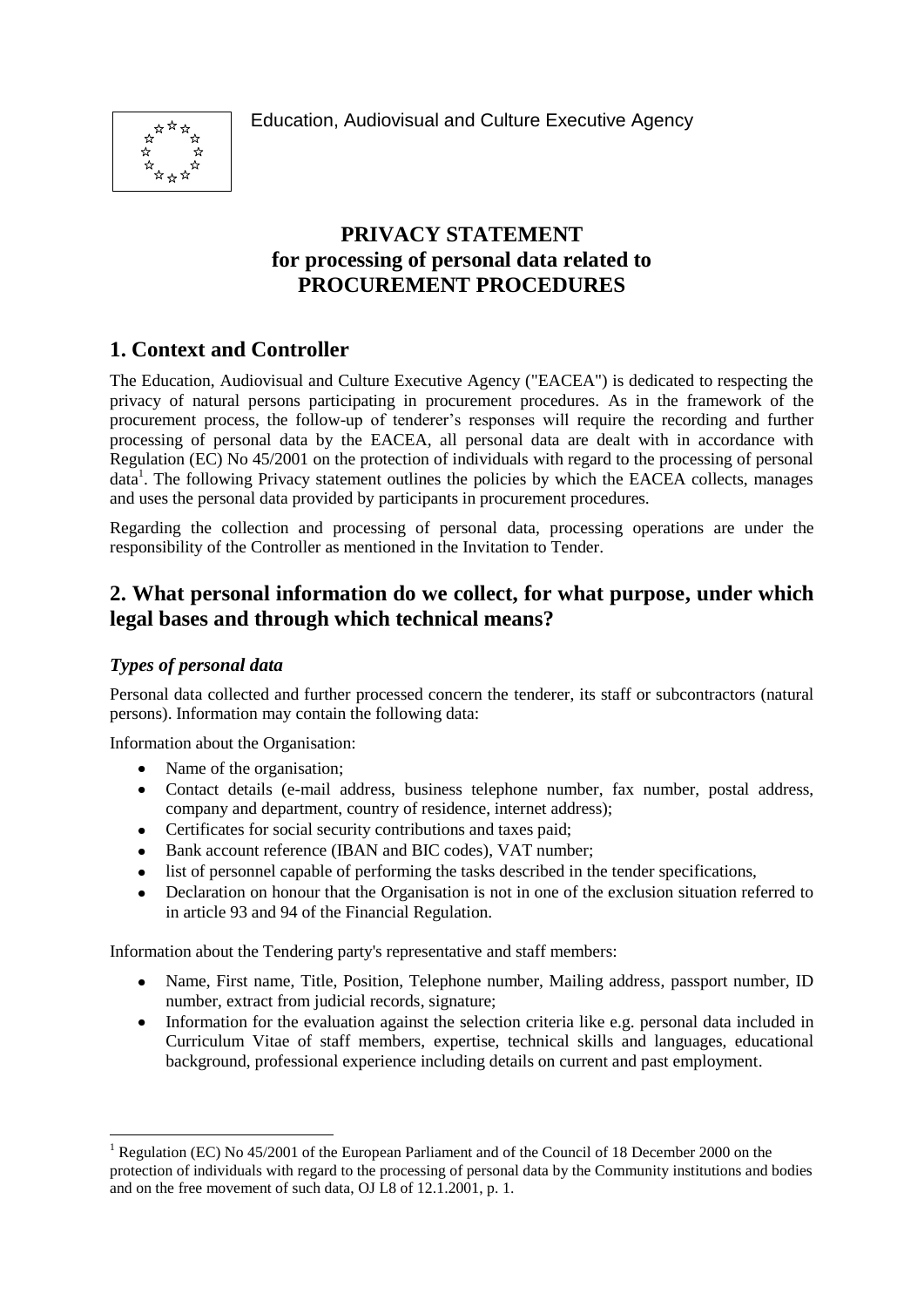### *Purpose*

Upon reception of your tender or request to participate by the EACEA, your personal data is collected and further processed for the purpose of the management and administration of the procurement procedures by EACEA services. The data is collected and processed with the purpose to evaluate the eligibility of economic operators to participate in the procurement procedure in accordance with exclusion and selection criteria as defined in articles 93 to 97 of the Financial regulation, and to evaluate the content of tenders submitted during the procurement procedure with the view to award the contract, in accordance with award criteria as defined in article 97 of the Financial regulation.

### *Legal bases*

The legal bases for the processing operations on personal data are:

- COUNCIL REGULATION (EC, Euratom) No 1605/2002 of 25 June 2002 on the Financial Regulation applicable to the general budget of the European Communities<sup>2</sup>, as subsequently amended ('Financial Regulation'): Articles 93, 94 and 97 (1).
- COMMISSION REGULATION (EC, EURATOM) No 2342/2002 of 23 December 2002  $\bullet$ laying down detailed rules for the implementation of Council Regulation (EC, Euratom) No 1605/2002 on the Financial Regulation applicable to the general budget of the European Communities<sup>3</sup>, as subsequently amended ('Implementing Rules'): Articles 135-137.
- COMMISSION REGULATION (EC) No 1653/2004 of 21 September 2004 on a standard financial regulation for the executive agencies pursuant to Council Regulation (EC) No 58/2003 laying down the statute for executive agencies to be entrusted with certain tasks in the management of Community programmes<sup>4</sup>, as subsequently amended: in particular Art 50 on procurement.

#### *Technical means*

Personal data is provided by submission of the tender.

The information is collected in files stored in an isolated secure system. The information is processed by EACEA and transferred to EACEA computer systems (as described in point 4.), under the responsibility of the Controller mentioned in the Invitation to Tender.

### **3. Who has access to your personal data and to whom is it disclosed?**

For the purpose detailed above, access to your personal data may be given on a need-to know basis to the following persons:

- EACEA staff as well as outside experts and contractor's staff who work for the purposes of management of the procurement procedure and tender evaluation,
- In case of control or dispute the bodies charged with a monitoring or inspection task in application of Union law (e.g. Internal Audit Service, Internal Audit Capacity, European Commission, OLAF, EU Courts etc.);
- Members of the public: In case you are awarded a contract by the EACEA, limited personal data will be made public, in accordance with the EACEA's obligation to publish information on the outcome of the procurement procedure and on the beneficiaries of funds deriving from the budget of the European Community (Article 90 and Article 30(3) of the Financial Regulation, respectively). The information will concern in particular your name and address, the year, the amount awarded and the name of the project or programme for which you are awarded a

1

<sup>2</sup> OJ L 248, 16.9.2002, p. 1.

 $3$  OJ L 357, 31.12.2002, p. 1.

 $^{4}$  OJ L 297, 22,09,2004, p. 6.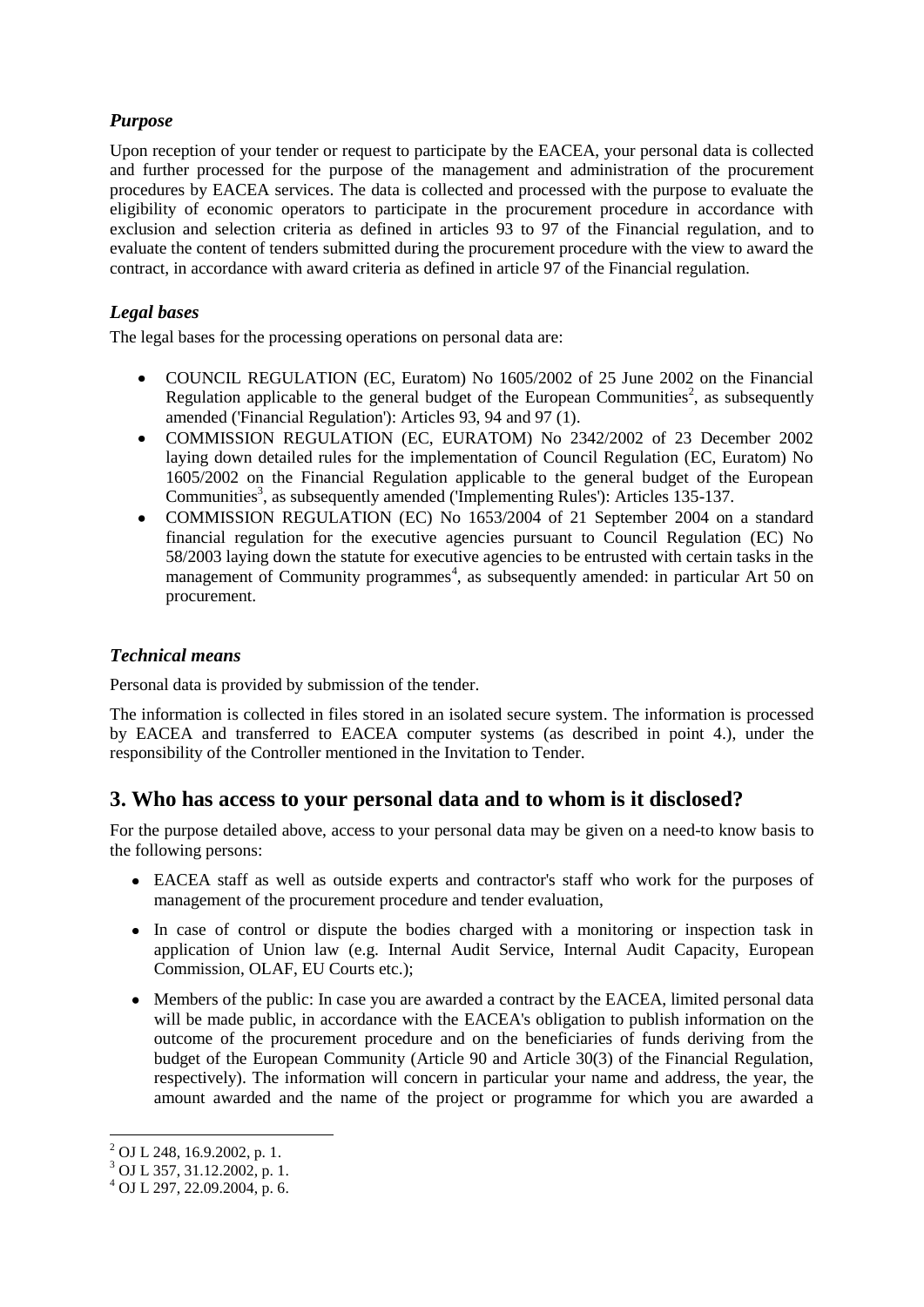contract. These data may be published on a yearly basis on the website of the EACEA, of the European Commission and/or in supplement S of the Official Journal of the European Union.

### **4. How do we protect and safeguard your information?**

The collected personal data and all related information are stored after closure of the procurement procedure on the premises of the EACEA and on servers of a computer centre of EACEA. The EACEA premises and operations of all computer centres abide by the Commission's security decisions and provisions established by the Security Directorate of Directorate General Human Resources and Security.

## **5. How can you verify, modify or delete your information?**

In case you wish to verify which personal data is stored on your behalf by the responsible Controller, have it modified, corrected, or deleted, please make use of the contact information mentioned in the Invitation to tender, by explicitly describing your request.

NB: Material data may not be updated or corrected after the deadline for submission of the tenders since elements that would change the nature of the offer cannot be changed after the offer has been received as this would compromise the award procedure.

Special attention is drawn to the consequences of a request for deletion, as this may lead to an alteration of the terms of the tender and lead to exclusion as stated in Article 148 of the Implementing Rules (see legal basis in Section 2 above).

## **6. How long do we keep your personal data?**

Your personal data are kept:

- Files relating to tender procedures, including personal data, are to be retained in the service in charge of the procedure until it is finalised, and in the archives for a period of 7 years following the end of the procurement contract<sup>5</sup>. However, tenders from unsuccessful tenderers have to be kept only for 5 years following the signature of the contract.<sup>6</sup>
- Until the end of a possible audit if one started before the end of the above period.
- After the period mentioned above has elapsed, the tender files containing personal data are sampled to be sent to the historical archives of the Commission for further conservation. The non-sampled files from unsuccessful tenders are destroyed.

## **7. Contact information**

For any questions on your rights and the exercise of your rights related to the processing of personal data (like access and rectification of your personal data), feel free to contact the Controller, by using the contact information mentioned in the Call for tenders, and by explicitly specifying your request.

## **8. Recourse**

1

In case of conflict on any Personal Data Protection issue you can address yourself to the Controller at the address mentioned in the Call for tenders.

<sup>5</sup> In line with Article 49, paragraph 1 (d), and paragraph 2, of the Implementing Rules of the Financial Regulation: Commission Regulation (EC, Euratom) No 2342/2002 of 23 December 2002 laying down detailed rules for the implementation of Council Regulation (EC, Euratom) No 1605/2002 on the Financial Regulation applicable to the general budget of the European Communities, OJ L 357, 31.12.2002.

 $6$  Common Conservation List (CCL), SEC (2007) 970 adopted by the Commission on 04/07/2007, Annex 1, p.11, point 7.1.4 and p. 23, point 12.6.1.